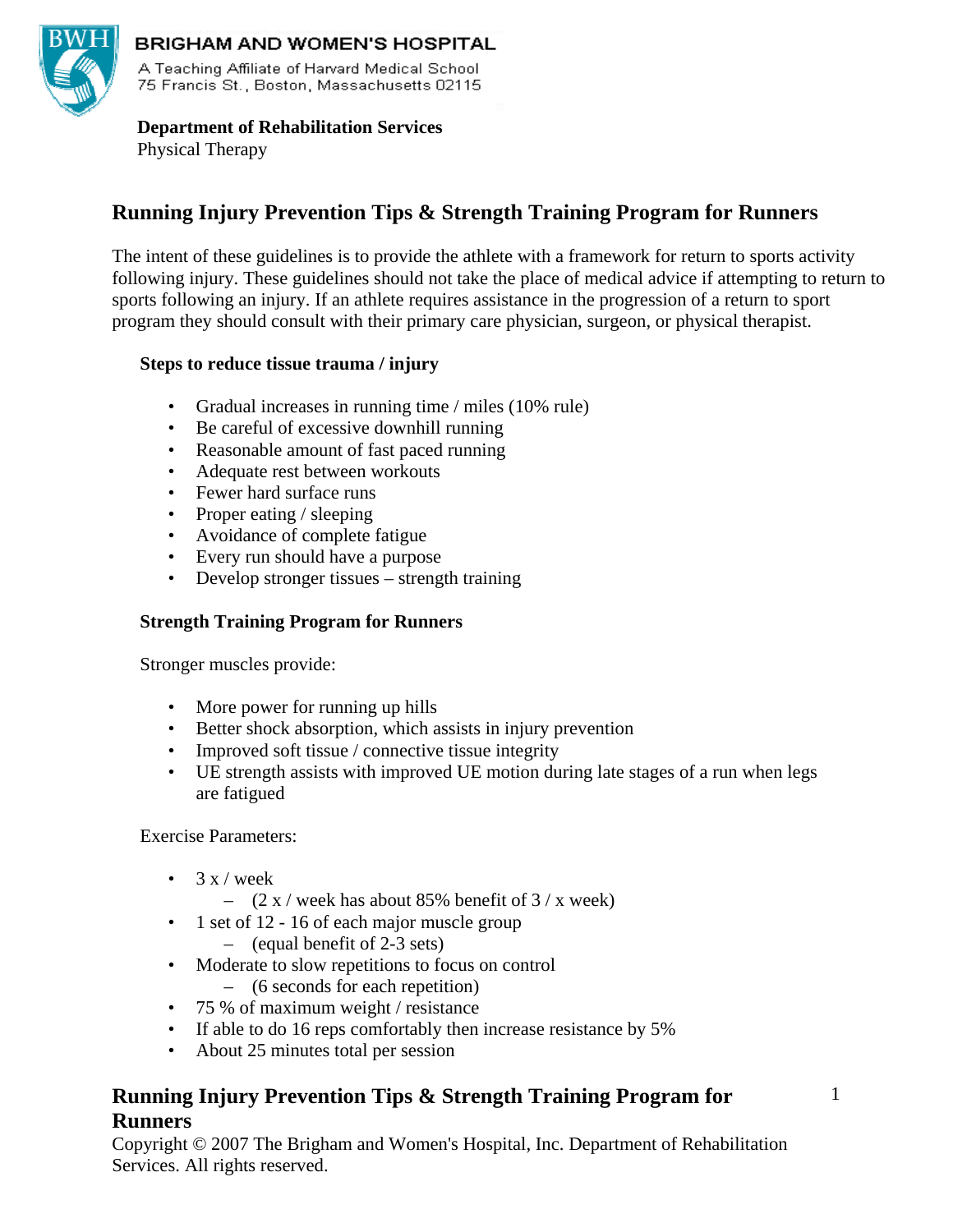| <b>Muscle group</b>           | <b>Machine</b>  | <b>Free weights</b> |
|-------------------------------|-----------------|---------------------|
| Quadriceps                    | leg ext.        | Squat/lunge         |
| <b>Hamstrings</b>             | leg curl        | Squat/lunge         |
| Gluteals                      | hip ext.        | Squat/lunge         |
| Gastrocs                      | Heel ups        | Heel ups            |
| <b>Anterior Tibialis</b><br>٠ |                 | Toe ups             |
| Pec. Major                    | double chest    | bench press         |
| Latissimus dorsi              | pullover        | bent row            |
| Deltoids<br>٠                 | lateral raise   | lateral raise       |
| <b>Biceps</b>                 | bicep curl      | bicep curl          |
| Triceps                       | triceps ext.    | triceps ext.        |
| Spinal erectors<br>$\bullet$  | low back        | back ext.           |
| Abdominals                    | abdominal       | crunches            |
| <b>Upper Trapezius</b>        | neck & shoulder | shrug               |

## **Injury Prevention:**

- 80% of running injuries are caused by too much of an increase in mileage
- The cardiovascular system adjusts to stress quicker than the joints
- Joggers/runners should increase their total weekly running amount by no more than 10%
- Get a good pair of running sneakers and change them every 300-400 miles
- Run on soft, flat surfaces whenever possible. Treadmill training is fine
- If you cannot take more than a couple of days per week of impact, cross-train on bike or elliptical trainer to increase fitness level
- Maintain or achieve ideal body weight to minimize joint stress
- Stretch regularly

#### **Warm Up**

- Any cardio exercise should begin easy and gradually increase intensity
- Should last 3-5 minutes
- Example: If you normally run a 10-minute/mile pace, warm-up running 12-13 minute/mile pace or begin with walking briskly

#### **Cool Down**

• At the end of the run, walk for around 3-5 minutes to prevent blood from pooling in your legs and to allow your heart rate to decrease

#### **Stretching**

- Stretching should be done at the conclusion of the run
- Stretch to the point of tension and hold for 20-30 seconds, at least 1x per muscle group
- Do not bounce when stretching
- If you have a particular tight spot, stretch more frequently (after the initial warm up or even at every mile)

# **Running Injury Prevention Tips & Strength Training Program for Runners**

Copyright © 2007 The Brigham and Women's Hospital, Inc. Department of Rehabilitation Services. All rights reserved.